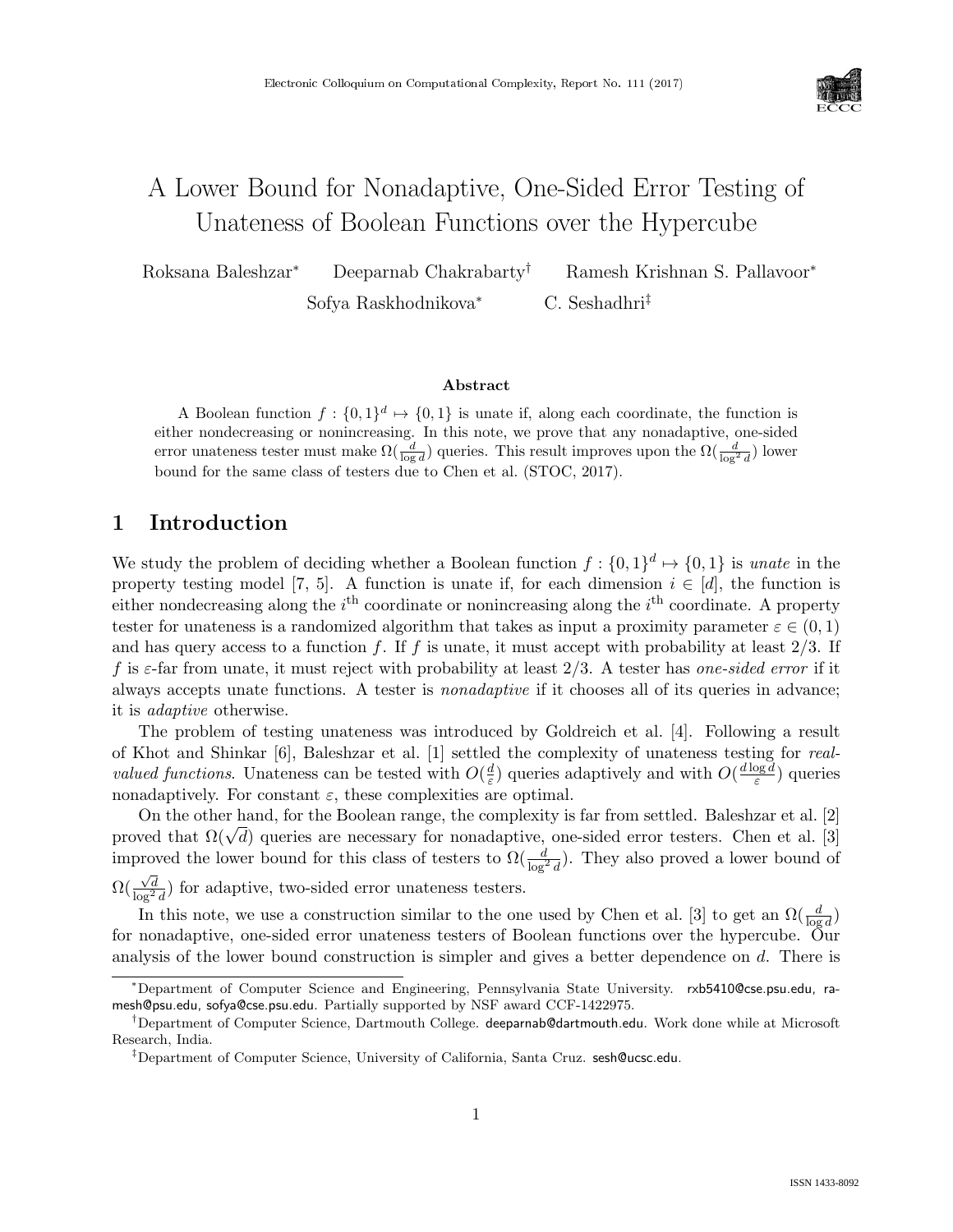still a gap of  $\log^2 d$  between the query complexity of the best known algorithm for this problem (from [\[1\]](#page-2-0)) and our lower bound.

#### 2 The Lower Bound

In this section, we prove the following theorem.

<span id="page-1-0"></span>**Theorem 2.1.** Any nonadaptive, one-sided error unateness tester for functions  $f: \{0,1\}^d \mapsto \{0,1\}$ with the distance parameter  $\varepsilon \leq \frac{1}{8}$  must make  $\Omega(\frac{d}{\log d})$  queries.

*Proof.* We first define a hard distribution consisting of Boolean functions that are  $\frac{1}{8}$ -far from unate. By Yao's minimax principle [\[8\]](#page--1-7), it is sufficient to give a distribution on functions for which every deterministic tester fails with high probability. A deterministic nonadaptive tester is determined by a set of query points  $Q \subseteq \{0,1\}^d$ . We prove that if  $|Q| \leq \frac{d}{30 \log d}$ , then the tester fails with probability more than 2/3 over the hard distribution.

The hard distribution D is defined as follows: pick 3 dimensions  $a, b, c \in [d]$  uniformly at random and define  $f_{a,b,c}(x) = x_a \cdot x_b + (1-x_a) \cdot x_c$ . We call a, b, c the *influential dimensions*, since the value of the function depends only on them. The coordinate  $x_a$  determines if  $f_{a,b,c}(x)$  should be set to  $x_b$  or  $x_c$ . If  $x_a = 1$ , then  $f_{a,b,c}(x) = x_b$ , otherwise,  $f_{a,b,c}(x) = x_c$ .

There are  $\binom{d}{3}$  $S_3$  functions in the support of D. The next claim states that all of them are far from unate.

## **Claim 2.2.** Every function  $f_{a,b,c}$  in the support of  $D$  is  $\frac{1}{8}$ -far from unate.

*Proof.* Consider an edge  $(x, y)$  along the dimension a. We have  $x_a = 0$  and  $y_a = 1$ , and  $x_i = y_i$  for all  $i \in [d] \setminus \{a\}$ . By definition,  $f_{a,b,c}(x) = x_c$  and  $f_{a,b,c}(y) = y_b$ . If  $x_b = y_b = 1$  and  $x_c = y_c = 0$ , then  $f_{a,b,c}$  is increasing along the edge  $(x, y)$ . On the other hand, if  $x_b = y_b = 0$  and  $x_c = y_c = 1$ , then  $f_{a,b,c}$  is decreasing along  $(x, y)$ . Thus, with respect to  $f_{a,b,c}$ , at least  $2^{d-3}$  edges along the dimension a are decreasing and at least  $2^{d-3}$  edges along the dimension a are increasing. Hence, at least  $2^{d-3}$  function values of  $f_{a,b,c}$  need to be changed to make it unate. Consequently,  $f_{a,b,c}$  is 1  $\frac{1}{8}$ -far from unate.  $\Box$ 

Note that any one-sided error tester for unateness must accept if the query answers are consistent with a unate function. Let  $f_{|Q}$  denote the restriction of the function f to the points in Q. We say that  $f_{|Q}$  is extendable to a unate function if there exists a unate function g such that  $g_{|Q} = f_{|Q}$ . For  $f \sim \mathcal{D}$ , we show that if  $|Q| \leq \frac{d}{30 \log d}$ , then, with high probability,  $f_{|Q}$  is extendable to a unate function. Consequently, the tester accepts with high probability.

Next, we define a conjunctive normal form (CNF) formula  $\phi(f_{\vert Q})$ . Intuitively, each pair  $(x, y)$  of domain points on which f differs imposes a constraint on f (assuming that f is unate). Specifically, at least one of the dimensions on which x and y differ must be consistent (i.e., nondecreasing or nonincreasing) with the change of the function value between  $x$  and  $y$ . This constraint is formalized in the definition of  $\phi(f_{|O})$  as follows. For each dimension i, we have a variable  $z_i$  which is true if f is nondecreasing along the dimension  $i$ , and false if it is nonincreasing along that dimension. For each  $x, y \in Q$  such that  $f(x) = 1$  and  $f(y) = 0$ , create a clause (think of x, y as sets where  $i \in x$  iff  $x_i = 1$ 

$$
c_{x,y} = \bigvee_{i \in x \setminus y} z_i \vee \bigvee_{i \in y \setminus x} \overline{z_i}.
$$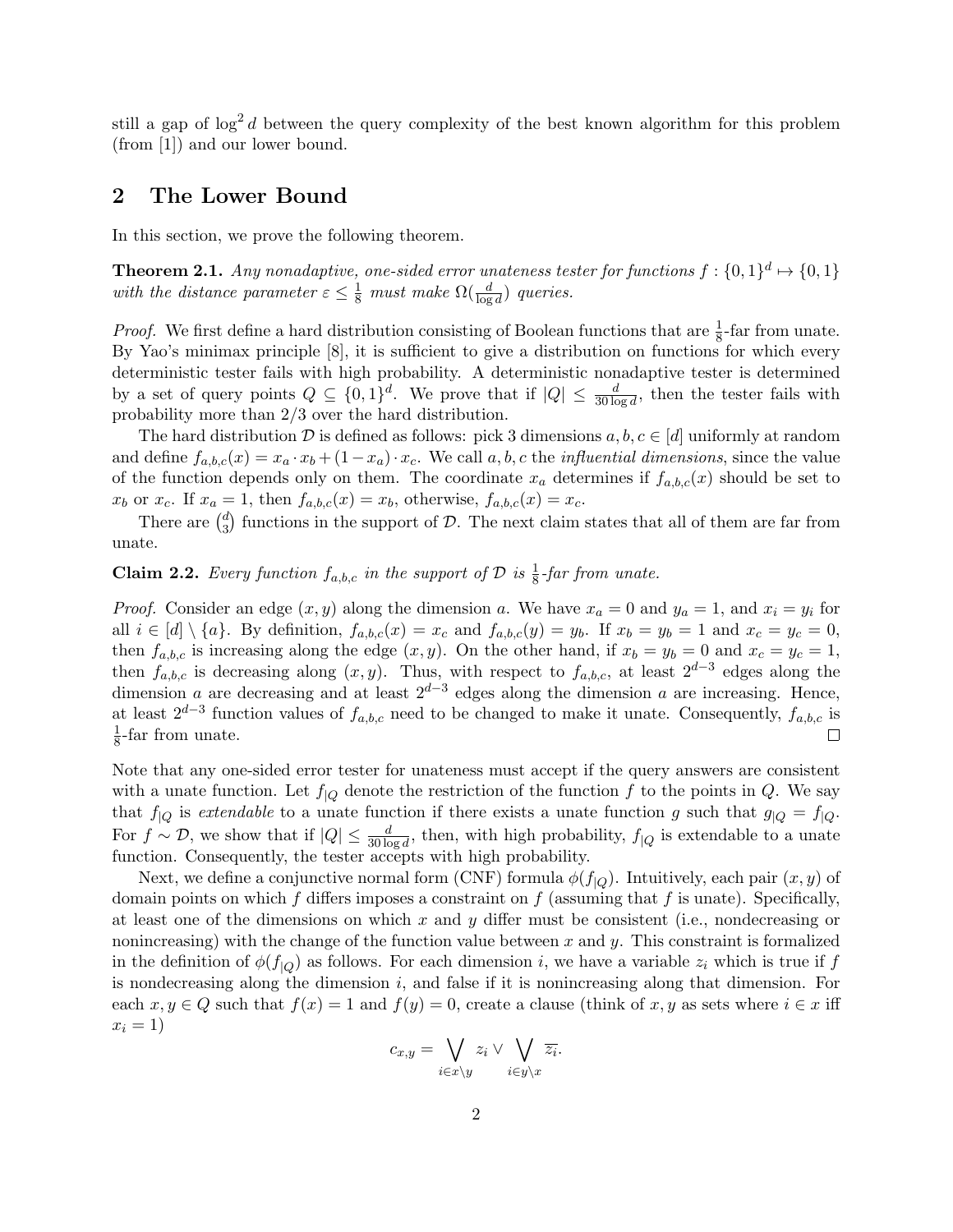Set  $\phi(f|_Q) = \bigwedge_{x,y \in Q: f(x)=1, f(y)=0} c_{x,y}.$ 

**Observation 2.3.** The restriction  $f_{\vert Q}$  is a certificate for non-unateness iff  $\phi(f_{\vert Q})$  is unsatisfiable.

Now we need to show that, with probability greater than 2/3 over  $f \sim \mathcal{D}$ , the CNF formula  $\phi(f_{\text{LO}})$  is satisfiable. This follows from Claims [2.4](#page-2-1) and [2.5.](#page-2-2)

The width of a clause is the number of literals in it; the width of a CNF formula is the minimum width of a clause in it.

<span id="page-2-1"></span>Claim 2.4. With probability at least 2/3 over  $f \sim \mathcal{D}$ , the width of  $\phi(f_{\vert Q})$  is at least 3 log d.

*Proof.* Consider a graph G with vertex set Q, and an edge between  $x, y \in Q$  if  $|x\Delta y| \leq 3 \log d$ (Here,  $x\Delta y$  is the symmetric difference between the sets x and y). Take an arbitrary spanning forest F of G. Observe that for any edge  $(u, v)$  of G, we have  $u\Delta v \subseteq \bigcup_{(x,y)\in F} x\Delta y$ . Note that F has at most  $\frac{d}{30 \log d}$  edges. Let  $C = \bigcup_{(x,y)\in F} x\Delta y$ , the set of dimensions captured by Q. We have  $|C| \leq \sum_{(x,y)\in F} |x\Delta y| \leq \frac{d}{30\log d} \cdot 3\log d \leq \frac{d}{10}$ . Over the distribution D, the probability that at least one of the influential dimensions,  $\{a, b, c\}$ , is in C is at most 3/10 which is less than 1/3. Hence, with probability at least  $2/3$ , no  $(u, v) \in G$  contributes a clause to  $\phi(f|_Q)$ . Therefore, the width of  $\phi(f_{\vert Q})$  is at least 3 log d.  $\Box$ 

<span id="page-2-2"></span>**Claim 2.5.** Any CNF that has width at least 3 log d and at most  $d^2$  clauses is satisfiable.

Proof. Apply the probabilistic method. A clause is not satisfied by a random assignment with probability at most  $1/d^3$ . Hence, the expected number of unsatisfied clauses is at most  $\frac{d^2}{d^3}$  $\frac{d^2}{d^3} < 1.$ 

Thus,  $f_{\vert Q}$  is a certificate for non-unateness with probability at most  $1/3$  when  $\vert Q \vert \leq \frac{d}{30 \log d}$ , which completes the proof of Theorem [2.1.](#page-1-0)  $\Box$ 

### References

- <span id="page-2-0"></span>[1] Roksana Baleshzar, Deeparnab Chakrabarty, Ramesh Krishnan S. Pallavoor, Sofya Raskhodnikova, and C. Seshadhri. Optimal unateness testers for real-valued functions: Adaptivity helps. In Proceedings, International Colloquium on Automata, Languages and Processing (ICALP), 2017.
- [2] Roksana Baleshzar, Meiram Murzabulatov, Ramesh Krishnan S. Pallavoor, and Sofya Raskhodnikova. Testing unateness of real-valued functions. CoRR, abs/1608.07652, 2016.
- [3] Xi Chen, Erik Waingarten, and Jinyu Xie. Beyond talagrand functions: New lower bounds for testing monotonicity and unateness. CoRR, abs/1702.06997, 2017. To appear in STOC 2017.
- [4] Oded Goldreich, Shafi Goldwasser, Eric Lehman, Dana Ron, and Alex Samorodnitsky. Testing monotonicity. Combinatorica, 20:301–337, 2000.
- [5] Oded Goldreich, Shafi Goldwasser, and Dana Ron. Property testing and its connection to learning and approximation. J. ACM, 45(4):653–750, 1998.
- [6] Subhash Khot and Igor Shinkar. An  $\tilde{O}(n)$  queries adaptive tester for unateness. In Approximation, Randomization, and Combinatorial Optimization. Algorithms and Techniques, AP-PROX/RANDOM 2016, pages 37:1–37:7, 2016.